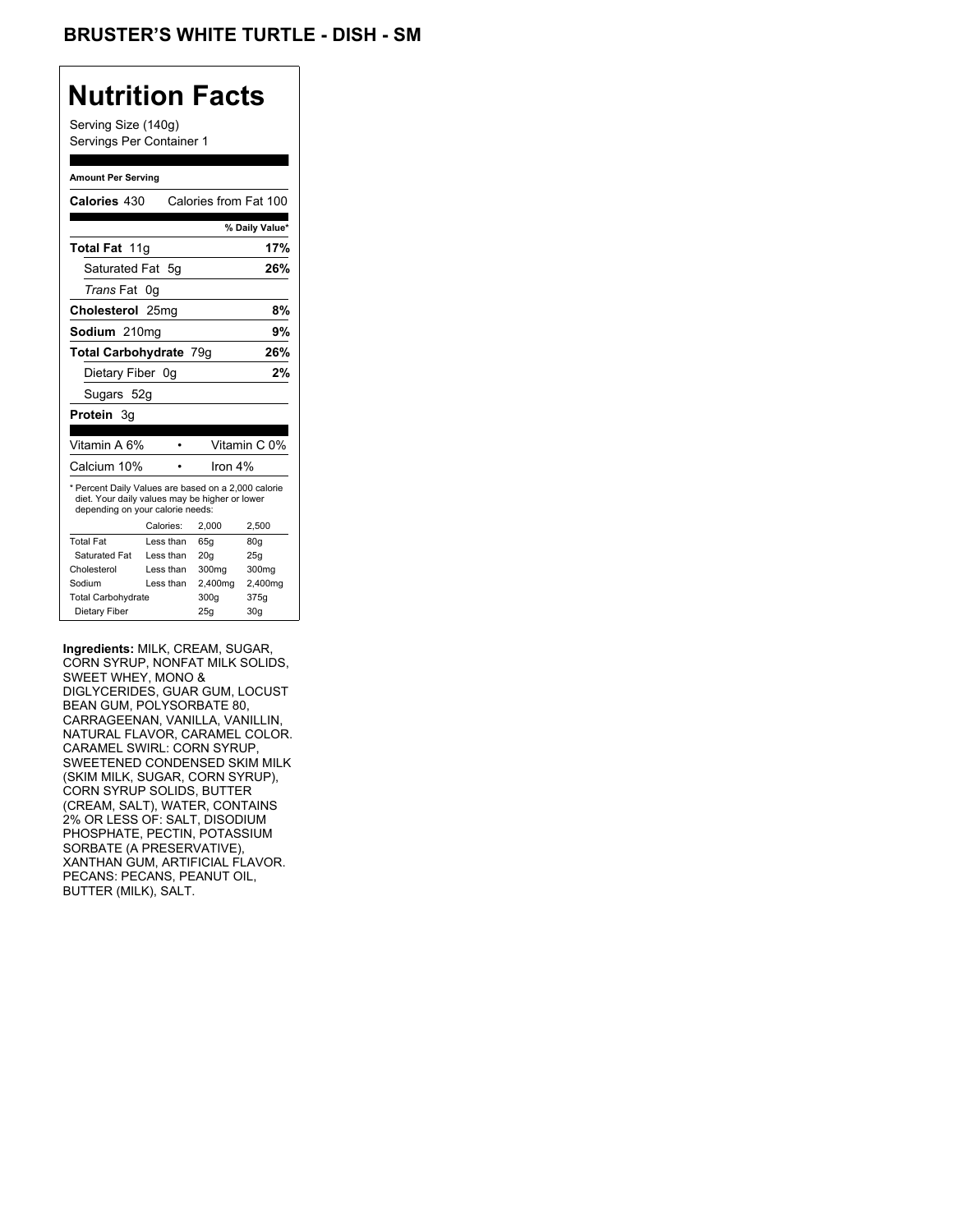Serving Size (210g) Servings Per Container 1

#### **Amount Per Serving**

| Calories 640                                                                                                                              |                  | Calories from Fat 150 |                |
|-------------------------------------------------------------------------------------------------------------------------------------------|------------------|-----------------------|----------------|
|                                                                                                                                           |                  |                       | % Daily Value* |
| <b>Total Fat 17g</b>                                                                                                                      |                  |                       | 25%            |
| Saturated Fat                                                                                                                             | -8g              |                       | 39%            |
| <i>Trans</i> Fat                                                                                                                          | 0g               |                       |                |
| Cholesterol                                                                                                                               | 35 <sub>mq</sub> |                       | 12%            |
| Sodium 310mg                                                                                                                              |                  |                       | 13%            |
| Total Carbohydrate 118g                                                                                                                   |                  |                       | 39%            |
| Dietary Fiber <1g                                                                                                                         |                  |                       | 2%             |
| Sugars 78g                                                                                                                                |                  |                       |                |
| <b>Protein 5g</b>                                                                                                                         |                  |                       |                |
|                                                                                                                                           |                  |                       |                |
| Vitamin A 8%                                                                                                                              |                  |                       | Vitamin C 0%   |
| Calcium 15%                                                                                                                               |                  | Iron $4\%$            |                |
| * Percent Daily Values are based on a 2,000 calorie<br>diet. Your daily values may be higher or lower<br>depending on your calorie needs: |                  |                       |                |
|                                                                                                                                           | Calories:        | 2.000                 | 2,500          |
| <b>Total Fat</b>                                                                                                                          | Less than        | 65q                   | 80g            |
| Saturated Fat                                                                                                                             | Less than        | 20q                   | 25g            |
| Cholesterol                                                                                                                               | Less than        | 300mg                 | 300mg          |
| Sodium                                                                                                                                    | Less than        | 2,400mg               | 2,400mg        |
| <b>Total Carbohydrate</b>                                                                                                                 |                  | 300q                  | 375g           |
| Dietary Fiber                                                                                                                             |                  | 25q                   | 30q            |

**Ingredients:** MILK, CREAM, SUGAR, CORN SYRUP, NONFAT MILK SOLIDS, SWEET WHEY, MONO & DIGLYCERIDES, GUAR GUM, LOCUST BEAN GUM, POLYSORBATE 80, CARRAGEENAN, VANILLA, VANILLIN, NATURAL FLAVOR, CARAMEL COLOR. CARAMEL SWIRL: CORN SYRUP, SWEETENED CONDENSED SKIM MILK (SKIM MILK, SUGAR, CORN SYRUP), CORN SYRUP SOLIDS, BUTTER (CREAM, SALT), WATER, CONTAINS 2% OR LESS OF: SALT, DISODIUM PHOSPHATE, PECTIN, POTASSIUM SORBATE (A PRESERVATIVE), XANTHAN GUM, ARTIFICIAL FLAVOR. PECANS: PECANS, PEANUT OIL, BUTTER (MILK), SALT.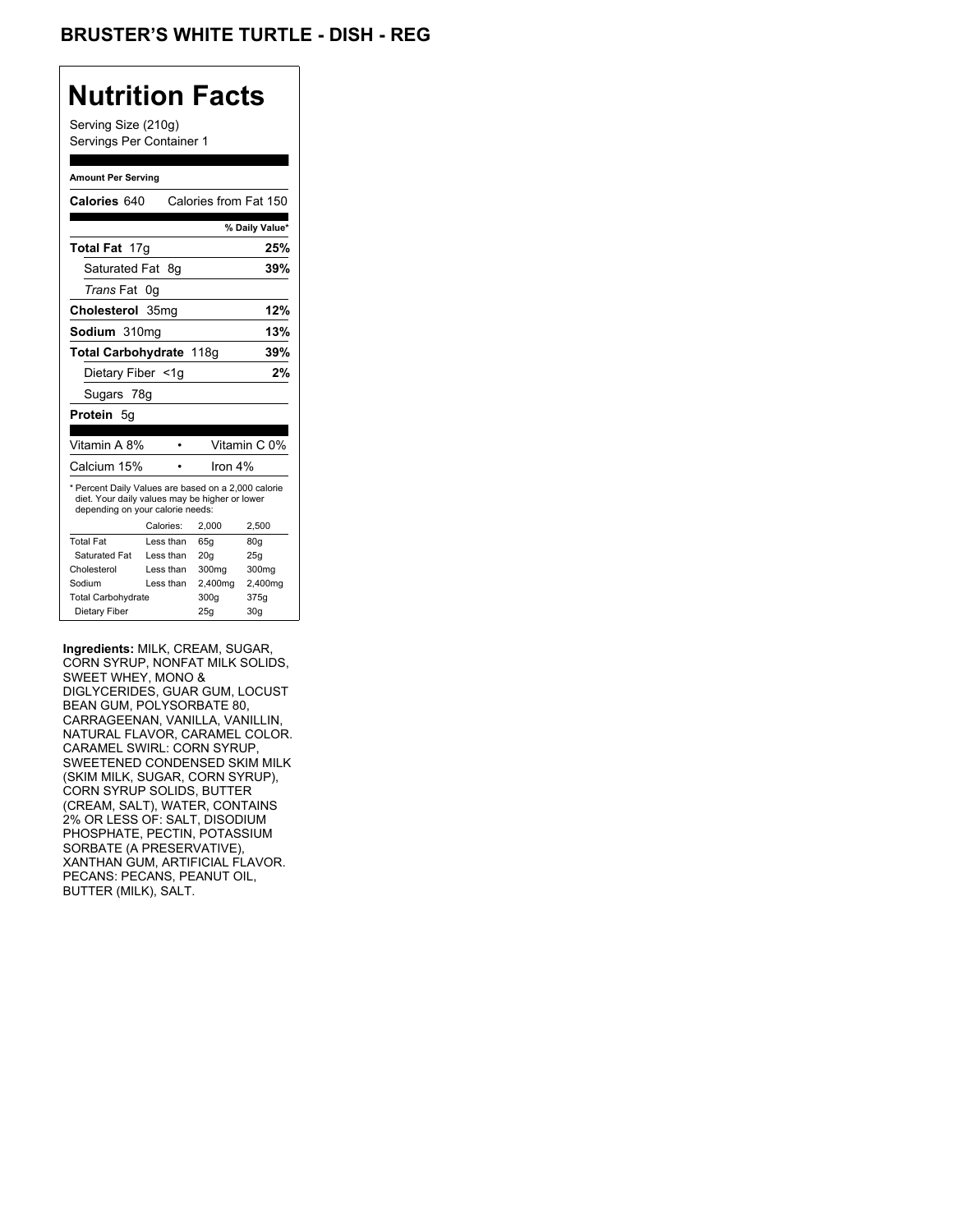Serving Size (280g) Servings Per Container 1

#### **Amount Per Serving**

| Calories 860                                                                                                                              |           |  | Calories from Fat 200 |                 |
|-------------------------------------------------------------------------------------------------------------------------------------------|-----------|--|-----------------------|-----------------|
|                                                                                                                                           |           |  |                       | % Daily Value*  |
| Total Fat 22g                                                                                                                             |           |  |                       | 34%             |
| Saturated Fat 10g                                                                                                                         |           |  |                       | 52%             |
| <i>Trans</i> Fat                                                                                                                          | 0g        |  |                       |                 |
| Cholesterol 45mg                                                                                                                          |           |  |                       | 16%             |
| Sodium 420mg                                                                                                                              |           |  |                       | 17%             |
| Total Carbohydrate 158g                                                                                                                   |           |  |                       | 53%             |
| Dietary Fiber <1g                                                                                                                         |           |  |                       | 3%              |
| Sugars 104g                                                                                                                               |           |  |                       |                 |
| Protein 7g                                                                                                                                |           |  |                       |                 |
|                                                                                                                                           |           |  |                       |                 |
| Vitamin A 10%                                                                                                                             |           |  |                       | Vitamin C 2%    |
| Calcium 20%                                                                                                                               |           |  | Iron $6%$             |                 |
| * Percent Daily Values are based on a 2,000 calorie<br>diet. Your daily values may be higher or lower<br>depending on your calorie needs: |           |  |                       |                 |
|                                                                                                                                           | Calories: |  | 2.000                 | 2,500           |
| <b>Total Fat</b>                                                                                                                          | Less than |  | 65q                   | 80g             |
| Saturated Fat                                                                                                                             | Less than |  | 20q                   | 25q             |
| Cholesterol                                                                                                                               | Less than |  | 300mg                 | 300mg           |
| Sodium                                                                                                                                    | Less than |  | 2,400mg               | 2,400mg         |
| <b>Total Carbohydrate</b>                                                                                                                 |           |  | 300g                  | 375g            |
| Dietary Fiber                                                                                                                             |           |  | 25q                   | 30 <sub>q</sub> |

**Ingredients:** MILK, CREAM, SUGAR, CORN SYRUP, NONFAT MILK SOLIDS, SWEET WHEY, MONO & DIGLYCERIDES, GUAR GUM, LOCUST BEAN GUM, POLYSORBATE 80, CARRAGEENAN, VANILLA, VANILLIN, NATURAL FLAVOR, CARAMEL COLOR. CARAMEL SWIRL: CORN SYRUP, SWEETENED CONDENSED SKIM MILK (SKIM MILK, SUGAR, CORN SYRUP), CORN SYRUP SOLIDS, BUTTER (CREAM, SALT), WATER, CONTAINS 2% OR LESS OF: SALT, DISODIUM PHOSPHATE, PECTIN, POTASSIUM SORBATE (A PRESERVATIVE), XANTHAN GUM, ARTIFICIAL FLAVOR. PECANS: PECANS, PEANUT OIL, BUTTER (MILK), SALT.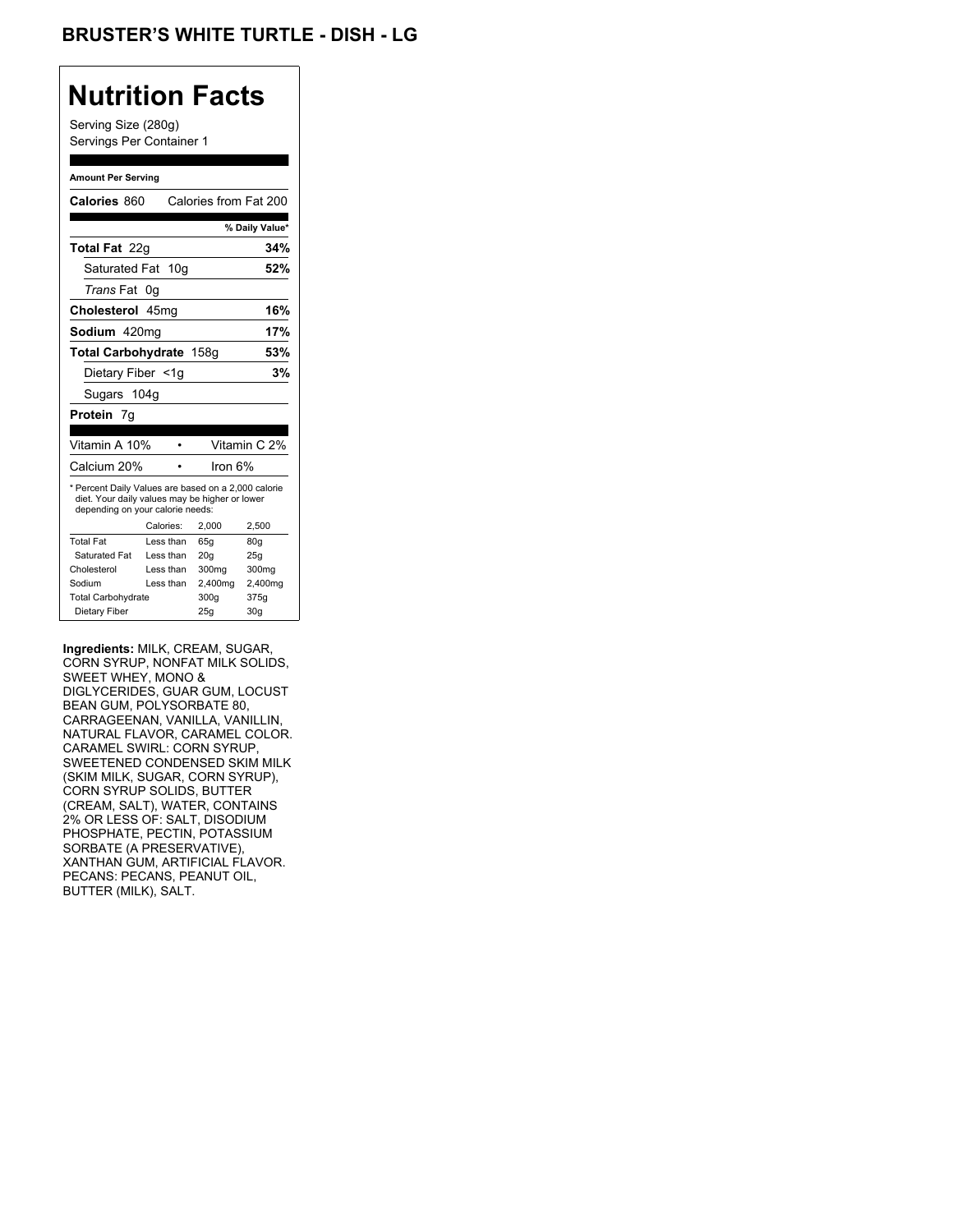## BRUSTER'S WHITE TURTLE - SUGAR CONE - SM

# **Nutrition Facts**

Serving Size (153g) Servings Per Container 1

#### **Amount Per Serving**

| Calories 480                                                 | Calories from Fat 100 |                |
|--------------------------------------------------------------|-----------------------|----------------|
|                                                              |                       | % Daily Value* |
| <b>Total Fat 11g</b>                                         |                       | 17%            |
| Saturated Fat 5g                                             |                       | 26%            |
| <i>Trans</i> Fat 0q                                          |                       |                |
| Cholesterol 25mg                                             |                       | 8%             |
| Sodium 230mg                                                 |                       | 10%            |
| Total Carbohydrate 91g                                       |                       | 30%            |
| Dietary Fiber 0g                                             |                       | 2%             |
| Sugars 55g                                                   |                       |                |
| <b>Protein 4g</b>                                            |                       |                |
| Vitamin A 6%                                                 |                       | Vitamin C 0%   |
| Calcium 10%                                                  | Iron $6\%$            |                |
| * Percent Daily Values are based on a 2,000 calorie<br>diet. |                       |                |

**Ingredients:** MILK, CREAM, SUGAR, CORN SYRUP, NONFAT MILK SOLIDS, SWEET WHEY, MONO & DIGLYCERIDES, GUAR GUM, LOCUST BEAN GUM, POLYSORBATE 80, CARRAGEENAN, VANILLA, VANILLIN, NATURAL FLAVOR, CARAMEL COLOR. CARAMEL SWIRL: CORN SYRUP, SWEETENED CONDENSED SKIM MILK (SKIM MILK, SUGAR, CORN SYRUP), CORN SYRUP SOLIDS, BUTTER (CREAM, SALT), WATER, CONTAINS 2% OR LESS OF: SALT, DISODIUM PHOSPHATE, PECTIN, POTASSIUM SORBATE (A PRESERVATIVE), XANTHAN GUM, ARTIFICIAL FLAVOR. PECANS: PECANS, PEANUT OIL, BUTTER (MILK), SALT. SUGAR CONE: ENRICHED WHEAT FLOUR (ENRICHED WITH NIACIN, REDUCED IRON, THIAMIN MONONITRATE, RIBOFLAVIN, FOLIC ACID), TAPIOCA FLOUR, SUGAR, VEGETABLE SHORTENING (SOYBEAN AND/OR CANOLA OIL, MODIFIED PALM OIL, SOY LECITHIN, AND/OR PARTIALLY HYDROGENATED SOYBEAN OIL), OAT FIBER AND/OR VEGETABLE FIBER, SALT, CARAMEL COLOR, ARTIFICIAL FLAVOR, SOY LECITHIN.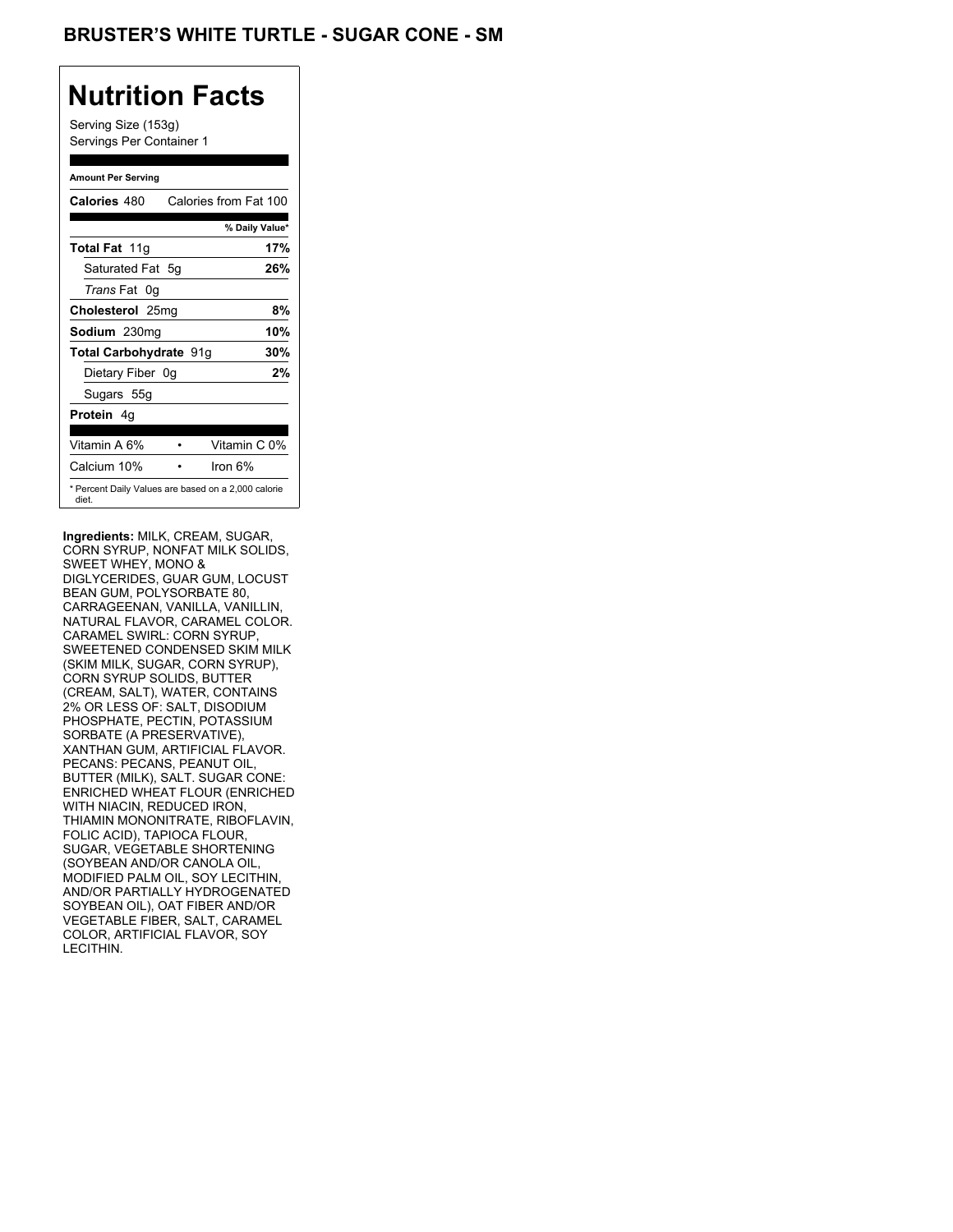## **BRUSTER'S WHITE TURTLE - SUGAR CONE - REG**

# **Nutrition Facts**

Serving Size (223g) Servings Per Container 1

#### **Amount Per Serving**

| Calories 690            | Calories from Fat 150                               |
|-------------------------|-----------------------------------------------------|
|                         | % Daily Value*                                      |
| <b>Total Fat 17g</b>    | 26%                                                 |
| Saturated Fat 8g        | 39%                                                 |
| <i>Trans</i> Fat 0q     |                                                     |
| Cholesterol 35mg        | 12%                                                 |
| Sodium 330mg            | 14%                                                 |
| Total Carbohydrate 130g | 43%                                                 |
| Dietary Fiber <1g       | 2%                                                  |
| Sugars 81g              |                                                     |
| <b>Protein 5g</b>       |                                                     |
| Vitamin A 8%            | Vitamin C 0%                                        |
| Calcium 20%             | Iron $6\%$                                          |
| diet.                   | * Percent Daily Values are based on a 2,000 calorie |

**Ingredients:** MILK, CREAM, SUGAR, CORN SYRUP, NONFAT MILK SOLIDS, SWEET WHEY, MONO & DIGLYCERIDES, GUAR GUM, LOCUST BEAN GUM, POLYSORBATE 80, CARRAGEENAN, VANILLA, VANILLIN, NATURAL FLAVOR, CARAMEL COLOR. CARAMEL SWIRL: CORN SYRUP, SWEETENED CONDENSED SKIM MILK (SKIM MILK, SUGAR, CORN SYRUP), CORN SYRUP SOLIDS, BUTTER (CREAM, SALT), WATER, CONTAINS 2% OR LESS OF: SALT, DISODIUM PHOSPHATE, PECTIN, POTASSIUM SORBATE (A PRESERVATIVE), XANTHAN GUM, ARTIFICIAL FLAVOR. PECANS: PECANS, PEANUT OIL, BUTTER (MILK), SALT. SUGAR CONE: ENRICHED WHEAT FLOUR (ENRICHED WITH NIACIN, REDUCED IRON, THIAMIN MONONITRATE, RIBOFLAVIN, FOLIC ACID), TAPIOCA FLOUR, SUGAR, VEGETABLE SHORTENING (SOYBEAN AND/OR CANOLA OIL, MODIFIED PALM OIL, SOY LECITHIN, AND/OR PARTIALLY HYDROGENATED SOYBEAN OIL), OAT FIBER AND/OR VEGETABLE FIBER, SALT, CARAMEL COLOR, ARTIFICIAL FLAVOR, SOY LECITHIN.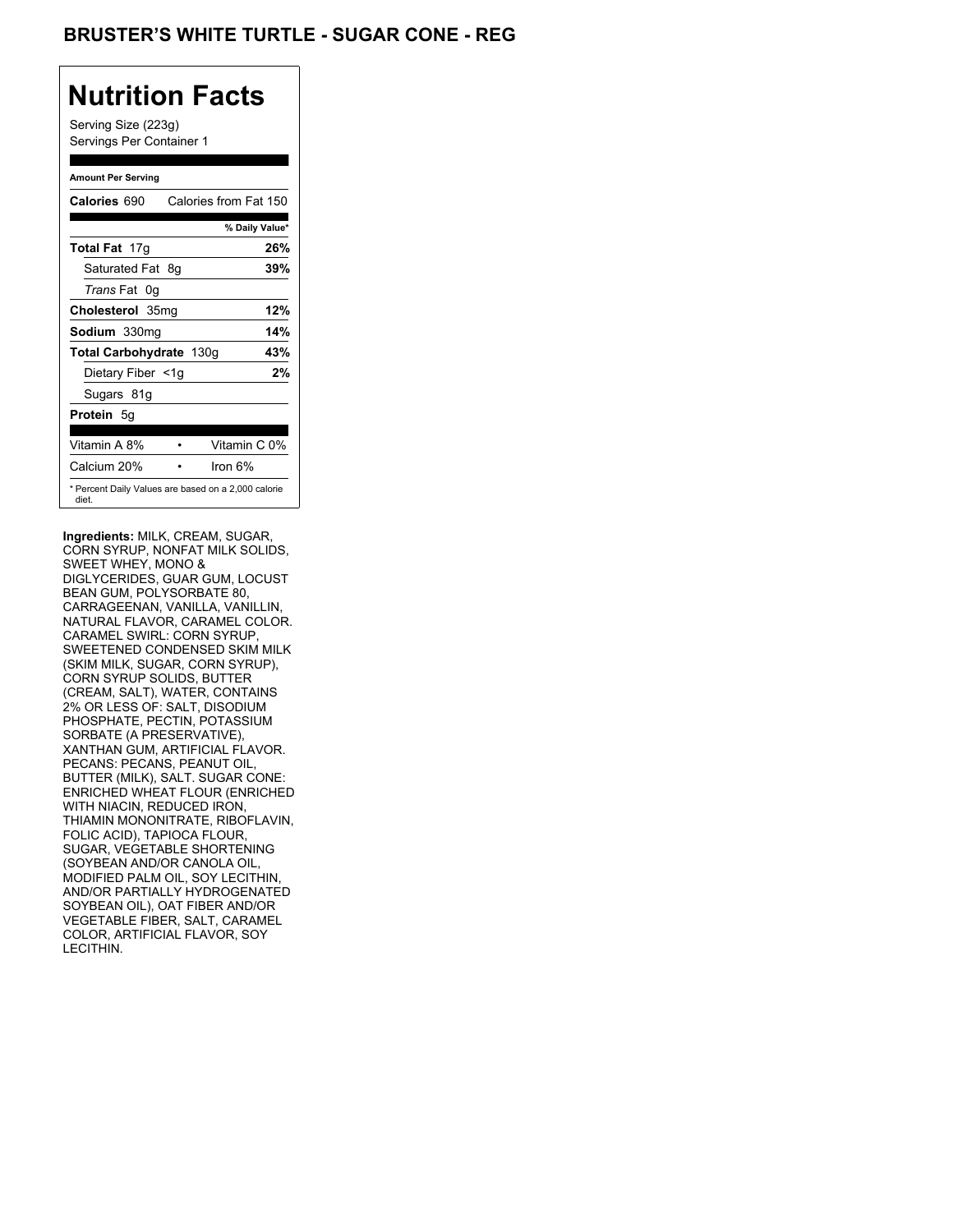## **BRUSTER'S WHITE TURTLE - SUGAR CONE - LG**

# **Nutrition Facts**

Serving Size (293g) Servings Per Container 1

#### **Amount Per Serving**

| Calories 910                                                 | Calories from Fat 200 |     |
|--------------------------------------------------------------|-----------------------|-----|
|                                                              | % Daily Value*        |     |
| <b>Total Fat</b> 22g                                         |                       | 34% |
| Saturated Fat 10g                                            |                       | 52% |
| <i>Trans</i> Fat 0q                                          |                       |     |
| Cholesterol 45mg                                             |                       | 16% |
| Sodium 440mg                                                 |                       | 18% |
| Total Carbohydrate 170g                                      |                       | 57% |
| Dietary Fiber <1g                                            |                       | 3%  |
| Sugars 107g                                                  |                       |     |
| <b>Protein</b> 7q                                            |                       |     |
| Vitamin A 10%                                                | Vitamin C 2%          |     |
| Calcium 25%                                                  | Iron 8%               |     |
| * Percent Daily Values are based on a 2,000 calorie<br>diet. |                       |     |

**Ingredients:** MILK, CREAM, SUGAR, CORN SYRUP, NONFAT MILK SOLIDS, SWEET WHEY, MONO & DIGLYCERIDES, GUAR GUM, LOCUST BEAN GUM, POLYSORBATE 80, CARRAGEENAN, VANILLA, VANILLIN, NATURAL FLAVOR, CARAMEL COLOR. CARAMEL SWIRL: CORN SYRUP, SWEETENED CONDENSED SKIM MILK (SKIM MILK, SUGAR, CORN SYRUP), CORN SYRUP SOLIDS, BUTTER (CREAM, SALT), WATER, CONTAINS 2% OR LESS OF: SALT, DISODIUM PHOSPHATE, PECTIN, POTASSIUM SORBATE (A PRESERVATIVE), XANTHAN GUM, ARTIFICIAL FLAVOR. PECANS: PECANS, PEANUT OIL, BUTTER (MILK), SALT. SUGAR CONE: ENRICHED WHEAT FLOUR (ENRICHED WITH NIACIN, REDUCED IRON, THIAMIN MONONITRATE, RIBOFLAVIN, FOLIC ACID), TAPIOCA FLOUR, SUGAR, VEGETABLE SHORTENING (SOYBEAN AND/OR CANOLA OIL, MODIFIED PALM OIL, SOY LECITHIN, AND/OR PARTIALLY HYDROGENATED SOYBEAN OIL), OAT FIBER AND/OR VEGETABLE FIBER, SALT, CARAMEL COLOR, ARTIFICIAL FLAVOR, SOY LECITHIN.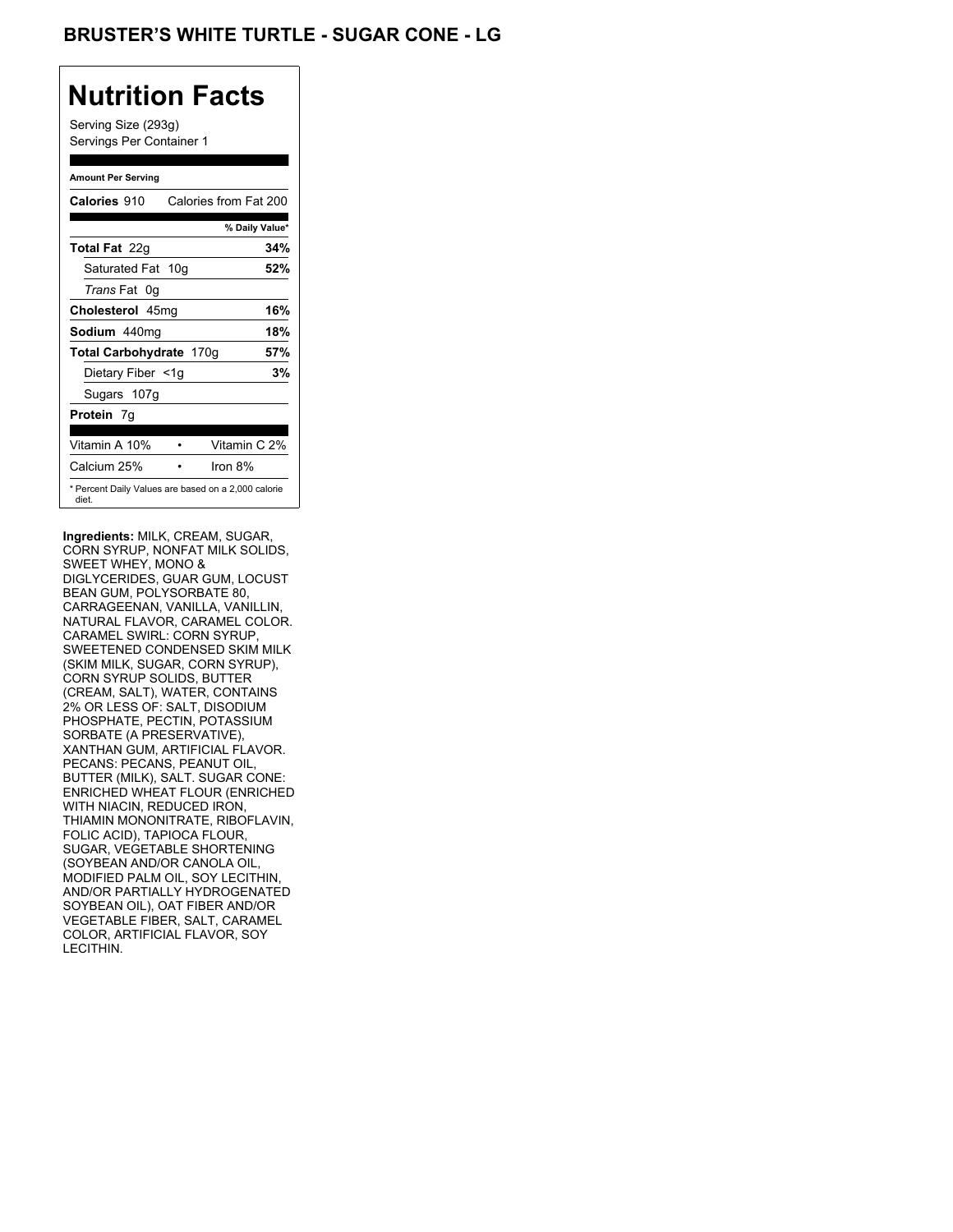## BRUSTER'S WHITE TURTLE - CAKE CONE - SM

## **Nutrition Facts**

Serving Size (146g) Servings Per Container 1

#### **Amount Per Serving**

| Calories 450           | Calories from Fat 100                               |
|------------------------|-----------------------------------------------------|
|                        | % Daily Value*                                      |
| <b>Total Fat 11g</b>   | 17%                                                 |
| Saturated Fat 5q       | 26%                                                 |
| <i>Trans</i> Fat 0q    |                                                     |
| Cholesterol 25mg       | 8%                                                  |
| Sodium 220mg           | 9%                                                  |
| Total Carbohydrate 84g | 28%                                                 |
| Dietary Fiber 0g       | 2%                                                  |
| Sugars 52g             |                                                     |
| <b>Protein</b> 4q      |                                                     |
| Vitamin A 6%           | Vitamin C 0%                                        |
| Calcium 10%            | Iron 6%                                             |
| diet.                  | * Percent Daily Values are based on a 2,000 calorie |

**Ingredients:** MILK, CREAM, SUGAR, CORN SYRUP, NONFAT MILK SOLIDS, SWEET WHEY, MONO & DIGLYCERIDES, GUAR GUM, LOCUST BEAN GUM, POLYSORBATE 80, CARRAGEENAN, VANILLA, VANILLIN, NATURAL FLAVOR, CARAMEL COLOR. CARAMEL SWIRL: CORN SYRUP, SWEETENED CONDENSED SKIM MILK (SKIM MILK, SUGAR, CORN SYRUP), CORN SYRUP SOLIDS, BUTTER (CREAM, SALT), WATER, CONTAINS 2% OR LESS OF: SALT, DISODIUM PHOSPHATE, PECTIN, POTASSIUM SORBATE (A PRESERVATIVE), XANTHAN GUM, ARTIFICIAL FLAVOR. PECANS: PECANS, PEANUT OIL, BUTTER (MILK), SALT. CAKE CONE: ENRICHED WHEAT FLOUR (ENRICHED WITH NIACIN, REDUCED IRON, THIAMIN MONONITRATE, RIBOFLAVIN, FOLIC ACID), TAPIOCA FLOUR, SUGAR, VEGETABLE OIL SHORTENING (SOYBEAN AND/OR CANOLA OIL, MODIFIED PALM OIL, SOY LECITHIN, AND/OR PARTIALLY HYDROGENATED SOYBEAN OIL), LEAVENING (SODIUM BICARBONATE, AMMONIUM BICARBONATE), SALT, NATURAL FLAVOR, ANNATTO (VEGETABLE COLOR).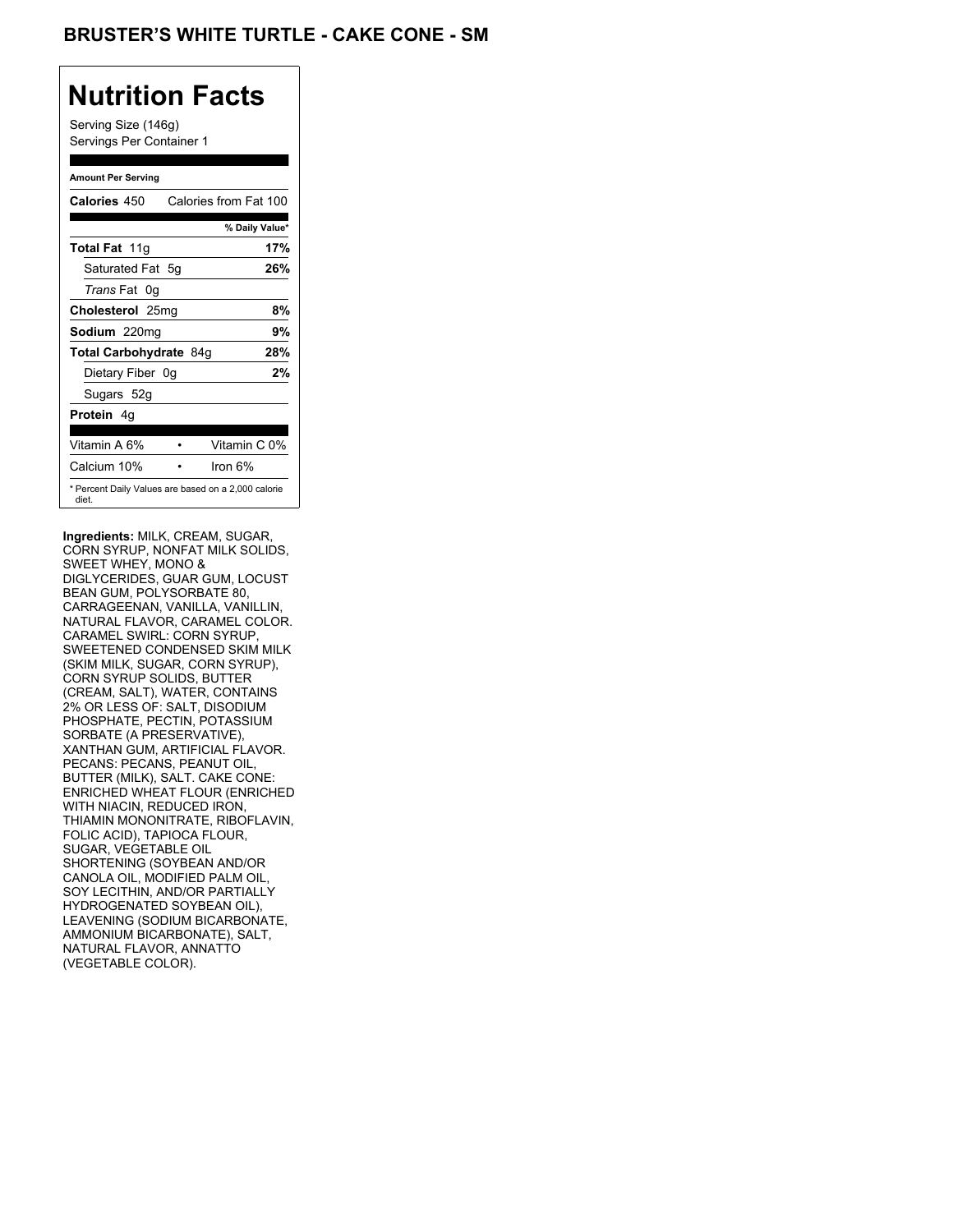## **BRUSTER'S WHITE TURTLE - CAKE CONE - REG**

# **Nutrition Facts**

Serving Size (216g) Servings Per Container 1

#### **Amount Per Serving**

| Calories 660            | Calories from Fat 150                               |
|-------------------------|-----------------------------------------------------|
|                         | % Daily Value*                                      |
| <b>Total Fat 17g</b>    | 26%                                                 |
| Saturated Fat 8g        | 39%                                                 |
| <i>Trans</i> Fat 0q     |                                                     |
| Cholesterol 35mg        | 12%                                                 |
| Sodium 320mg            | 13%                                                 |
| Total Carbohydrate 123g | 41%                                                 |
| Dietary Fiber <1g       | 2%                                                  |
| Sugars 78g              |                                                     |
| <b>Protein 5g</b>       |                                                     |
| Vitamin A 8%            | Vitamin C 0%                                        |
| Calcium 15%             | Iron $6\%$                                          |
| diet.                   | * Percent Daily Values are based on a 2,000 calorie |

**Ingredients:** MILK, CREAM, SUGAR, CORN SYRUP, NONFAT MILK SOLIDS, SWEET WHEY, MONO & DIGLYCERIDES, GUAR GUM, LOCUST BEAN GUM, POLYSORBATE 80, CARRAGEENAN, VANILLA, VANILLIN, NATURAL FLAVOR, CARAMEL COLOR. CARAMEL SWIRL: CORN SYRUP, SWEETENED CONDENSED SKIM MILK (SKIM MILK, SUGAR, CORN SYRUP), CORN SYRUP SOLIDS, BUTTER (CREAM, SALT), WATER, CONTAINS 2% OR LESS OF: SALT, DISODIUM PHOSPHATE, PECTIN, POTASSIUM SORBATE (A PRESERVATIVE), XANTHAN GUM, ARTIFICIAL FLAVOR. PECANS: PECANS, PEANUT OIL, BUTTER (MILK), SALT. CAKE CONE: ENRICHED WHEAT FLOUR (ENRICHED WITH NIACIN, REDUCED IRON, THIAMIN MONONITRATE, RIBOFLAVIN, FOLIC ACID), TAPIOCA FLOUR, SUGAR, VEGETABLE OIL SHORTENING (SOYBEAN AND/OR CANOLA OIL, MODIFIED PALM OIL, SOY LECITHIN, AND/OR PARTIALLY HYDROGENATED SOYBEAN OIL), LEAVENING (SODIUM BICARBONATE, AMMONIUM BICARBONATE), SALT, NATURAL FLAVOR, ANNATTO (VEGETABLE COLOR).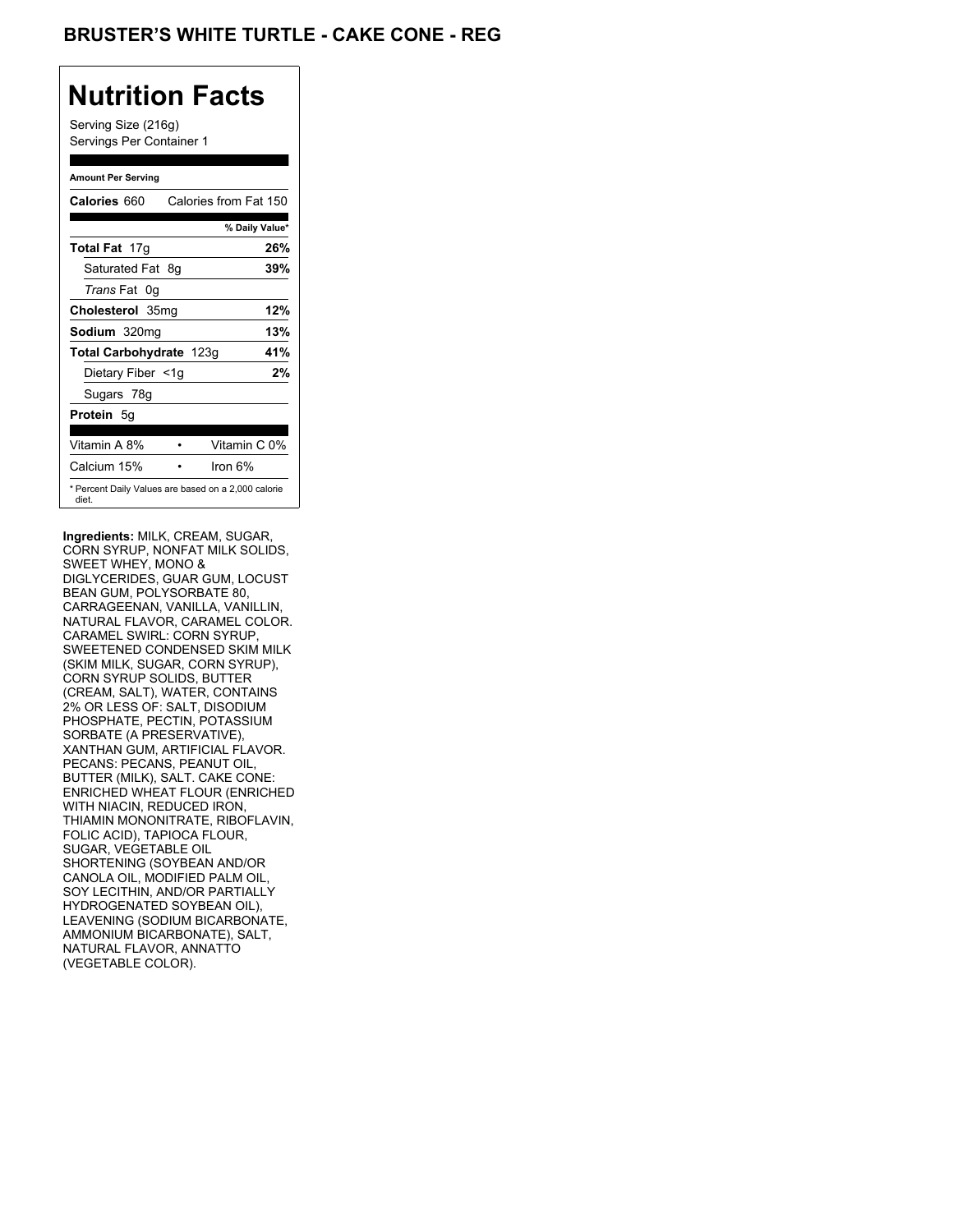## **BRUSTER'S WHITE TURTLE - CAKE CONE - LG**

## **Nutrition Facts**

Serving Size (286g) Servings Per Container 1

#### **Amount Per Serving**

| <b>Calories 880</b>                                          | Calories from Fat 200 |     |
|--------------------------------------------------------------|-----------------------|-----|
|                                                              | % Daily Value*        |     |
| <b>Total Fat</b> 22g                                         |                       | 34% |
| Saturated Fat 10g                                            |                       | 52% |
| <i>Trans</i> Fat 0q                                          |                       |     |
| Cholesterol 45mg                                             |                       | 16% |
| Sodium 430mg                                                 |                       | 18% |
| Total Carbohydrate 163g                                      |                       | 54% |
| Dietary Fiber <1g                                            |                       | 3%  |
| Sugars 104g                                                  |                       |     |
| <b>Protein</b> 7q                                            |                       |     |
| Vitamin A 10%                                                | Vitamin C 2%          |     |
| Calcium 20%                                                  | Iron $8\%$            |     |
| * Percent Daily Values are based on a 2,000 calorie<br>diet. |                       |     |

**Ingredients:** MILK, CREAM, SUGAR, CORN SYRUP, NONFAT MILK SOLIDS, SWEET WHEY, MONO & DIGLYCERIDES, GUAR GUM, LOCUST BEAN GUM, POLYSORBATE 80, CARRAGEENAN, VANILLA, VANILLIN, NATURAL FLAVOR, CARAMEL COLOR. CARAMEL SWIRL: CORN SYRUP, SWEETENED CONDENSED SKIM MILK (SKIM MILK, SUGAR, CORN SYRUP), CORN SYRUP SOLIDS, BUTTER (CREAM, SALT), WATER, CONTAINS 2% OR LESS OF: SALT, DISODIUM PHOSPHATE, PECTIN, POTASSIUM SORBATE (A PRESERVATIVE), XANTHAN GUM, ARTIFICIAL FLAVOR. PECANS: PECANS, PEANUT OIL, BUTTER (MILK), SALT. CAKE CONE: ENRICHED WHEAT FLOUR (ENRICHED WITH NIACIN, REDUCED IRON, THIAMIN MONONITRATE, RIBOFLAVIN, FOLIC ACID), TAPIOCA FLOUR, SUGAR, VEGETABLE OIL SHORTENING (SOYBEAN AND/OR CANOLA OIL, MODIFIED PALM OIL, SOY LECITHIN, AND/OR PARTIALLY HYDROGENATED SOYBEAN OIL), LEAVENING (SODIUM BICARBONATE, AMMONIUM BICARBONATE), SALT, NATURAL FLAVOR, ANNATTO (VEGETABLE COLOR).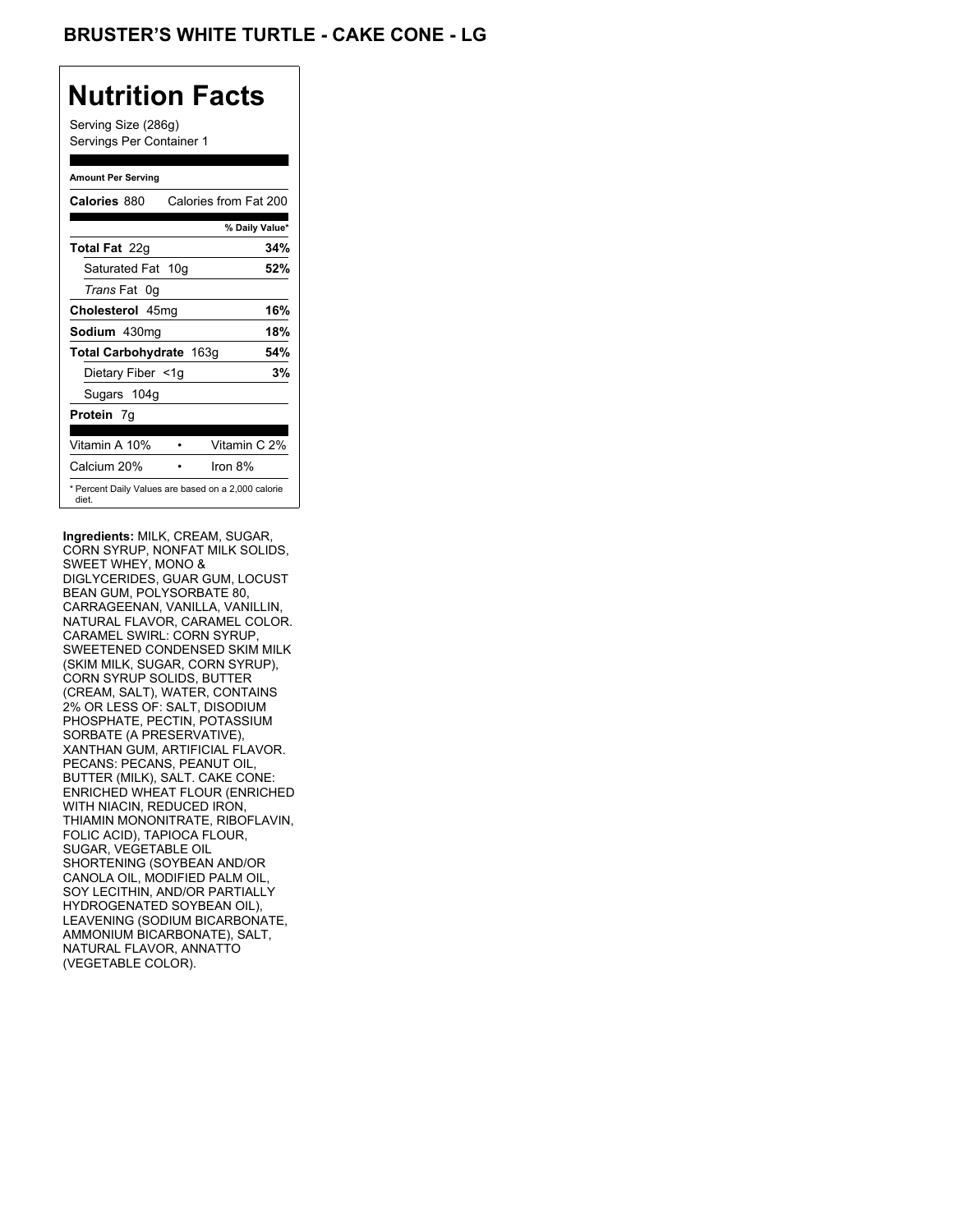Serving Size (170g) Servings Per Container 1

#### **Amount Per Serving**

| Calories 550            | Calories from Fat 130                               |
|-------------------------|-----------------------------------------------------|
|                         | % Daily Value*                                      |
| Total Fat 14g           | 22%                                                 |
| Saturated Fat 6q        | 30%                                                 |
| <i>Trans</i> Fat 0q     |                                                     |
| Cholesterol 30mg        | 11%                                                 |
| Sodium 210mg            | 9%                                                  |
| Total Carbohydrate 102g | 34%                                                 |
| Dietary Fiber 0g        | 2%                                                  |
| Sugars 62g              |                                                     |
| <b>Protein</b> 5g       |                                                     |
| Vitamin A 6%            | Vitamin C 0%                                        |
| Calcium 10%             | lron 6%                                             |
| diet.                   | * Percent Daily Values are based on a 2,000 calorie |

**Ingredients:** MILK, CREAM, SUGAR, CORN SYRUP, NONFAT MILK SOLIDS, SWEET WHEY, MONO & DIGLYCERIDES, GUAR GUM, LOCUST BEAN GUM, POLYSORBATE 80, CARRAGEENAN, VANILLA, VANILLIN, NATURAL FLAVOR, CARAMEL COLOR. CARAMEL SWIRL: CORN SYRUP, SWEETENED CONDENSED SKIM MILK (SKIM MILK, SUGAR, CORN SYRUP), CORN SYRUP SOLIDS, BUTTER (CREAM, SALT), WATER, CONTAINS 2% OR LESS OF: SALT, DISODIUM PHOSPHATE, PECTIN, POTASSIUM SORBATE (A PRESERVATIVE), XANTHAN GUM, ARTIFICIAL FLAVOR. PECANS: PECANS, PEANUT OIL, BUTTER (MILK), SALT. WAFFLE CONE: ENRICHED BLEACHED WHEAT FLOUR (ENRICHED WITH NIACIN, REDUCED IRON, THIAMIN MONONITRATE, RIBOFLAVIN, FOLIC ACID), SUGAR, VEGETABLE SHORTENING (PARTIALLY HYDROGENATED SOYBEAN AND COTTONSEED OILS), WHOLE EGG, ARTIFICIAL FLAVOR (INCLUDING MALTODEXTRIN, MODIFIED CORNSTARCH, BUTTER, BUTTERMILK), DEXTROSE, SOY LECITHIN, ARTIFICIAL VANILLA FLAVOR.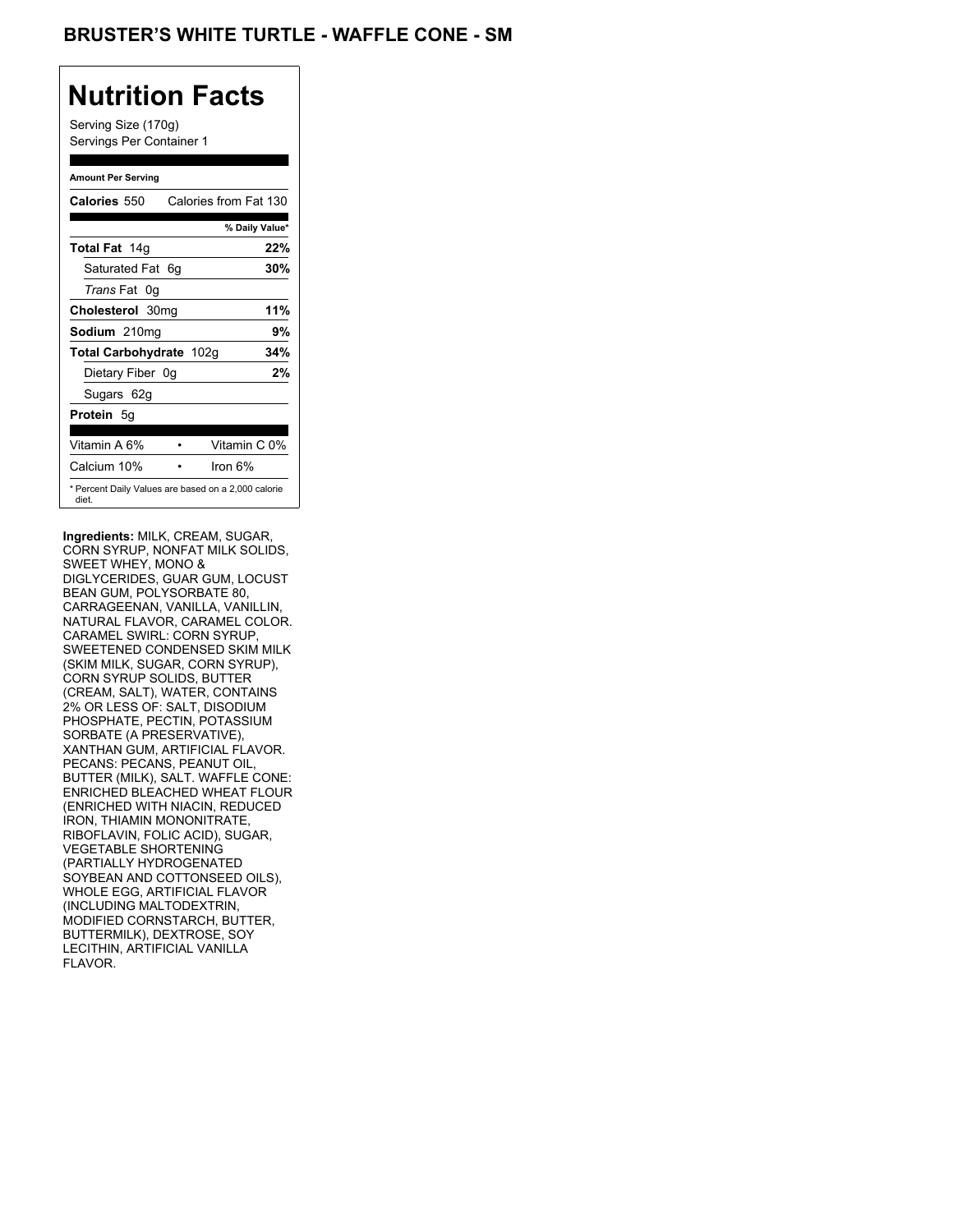## **BRUSTER'S WHITE TURTLE - WAFFLE CONE - REG**

## Nutrition Facts

Serving Size (240g) Servings Per Container 1

#### Amount Per Serving

| Calories 770            | Calories from Fat 180                               |
|-------------------------|-----------------------------------------------------|
|                         | % Daily Value*                                      |
| Total Fat 20g           | 30%                                                 |
| Saturated Fat 9g        | 43%                                                 |
| Trans Fat 0q            |                                                     |
| Cholesterol 45mg        | 14%                                                 |
| Sodium 310mg            | 13%                                                 |
| Total Carbohydrate 141g | 47%                                                 |
| Dietary Fiber <1g       | 2%                                                  |
| Sugars 88g              |                                                     |
| Protein 7q              |                                                     |
| Vitamin A 8%            | Vitamin C 0%                                        |
| Calcium 15%             | Iron $8\%$                                          |
| diet.                   | * Percent Daily Values are based on a 2,000 calorie |

Ingredients: MILK, CREAM, SUGAR, CORN SYRUP, NONFAT MILK SOLIDS, SWEET WHEY, MONO & DIGLYCERIDES, GUAR GUM, LOCUST BEAN GUM, POLYSORBATE 80, CARRAGEENAN, VANILLA, VANILLIN, NATURAL FLAVOR, CARAMEL COLOR. CARAMEL SWIRL: CORN SYRUP, SWEETENED CONDENSED SKIM MILK (SKIM MILK, SUGAR, CORN SYRUP), CORN SYRUP SOLIDS, BUTTER (CREAM, SALT), WATER, CONTAINS 2% OR LESS OF: SALT, DISODIUM PHOSPHATE, PECTIN, POTASSIUM SORBATE (A PRESERVATIVE), XANTHAN GUM, ARTIFICIAL FLAVOR. PECANS: PECANS, PEANUT OIL, BUTTER (MILK), SALT. WAFFLE CONE: ENRICHED BLEACHED WHEAT FLOUR (ENRICHED WITH NIACIN, REDUCED IRON, THIAMIN MONONITRATE, RIBOFLAVIN, FOLIC ACID), SUGAR, VEGETABLE SHORTENING (PARTIALLY HYDROGENATED SOYBEAN AND COTTONSEED OILS), WHOLE EGG, ARTIFICIAL FLAVOR (INCLUDING MALTODEXTRIN, MODIFIED CORNSTARCH, BUTTER, BUTTERMILK), DEXTROSE, SOY LECITHIN, ARTIFICIAL VANILLA FLAVOR.